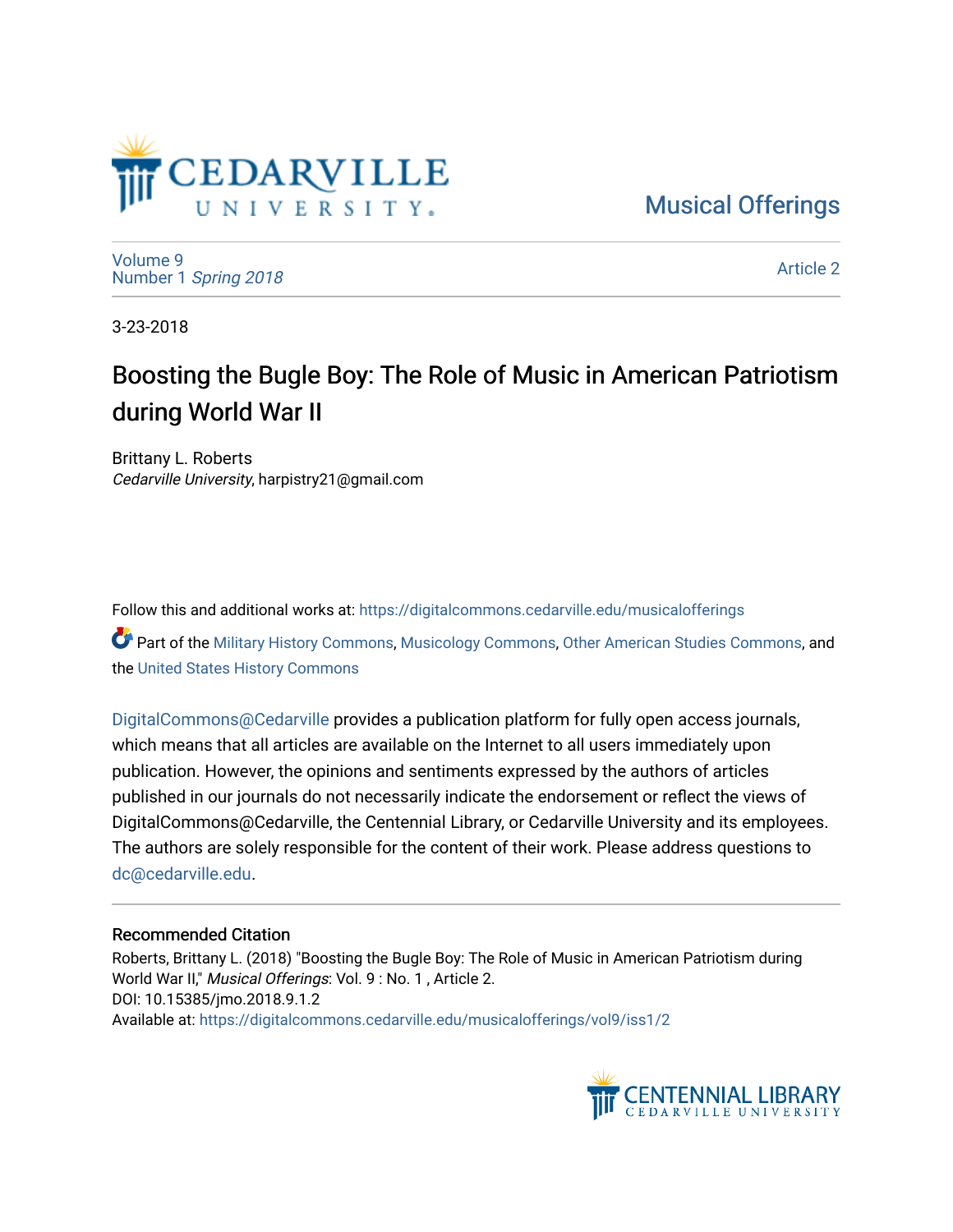### Boosting the Bugle Boy: The Role of Music in American Patriotism during World War II

#### Document Type

Article

#### Abstract

When the Japanese attacked Pearl Harbor on the morning of December 7, 1941, they little realized what a formidable foe they had aroused. An enraged America immediately declared war on Japan. As a result, Germany declared war on America. Now facing enemies on both fronts, America mobilized her troops for action and prepared weapons of mass destruction. The unity experienced by the American people during this time had never been and would never be matched. Both soldiers and civilians launched themselves into the war effort. This great national endeavor called for anthems of reflection and encouragement. While they continued to sing national favorites such as "The Star-Spangled Banner" and "America the Beautiful," contemporary musicians wrote pieces that directly pertained to the country's present trials and triumphs. New works remembering Pearl Harbor, praising the soldiers and comforting the sweethearts saturated the airwaves and were featured in performance venues. Music gave a tangibility and expression to the deeply felt emotional turmoil of the American people. They identified with and drew comfort from the subject matters it explored. Musicians such as Artie Shaw, Glenn Miller and the Andrews Sisters took tours entertaining troops at home and abroad, giving them courage and strength for the daunting fight they faced. When victory was finally achieved for the Allies on September 2, 1945, the people again turned to music as an outlet for their jubilant celebrations. Thus, music played a significant part in boosting American patriotism and troop support throughout the entirety of World War II.

#### Keywords

World War II, Patriotism, American Music, Music History, Military Music

#### Creative Commons License



This work is licensed under a [Creative Commons Attribution-Noncommercial-No Derivative Works 4.0](http://creativecommons.org/licenses/by-nc-nd/4.0/) [License](http://creativecommons.org/licenses/by-nc-nd/4.0/).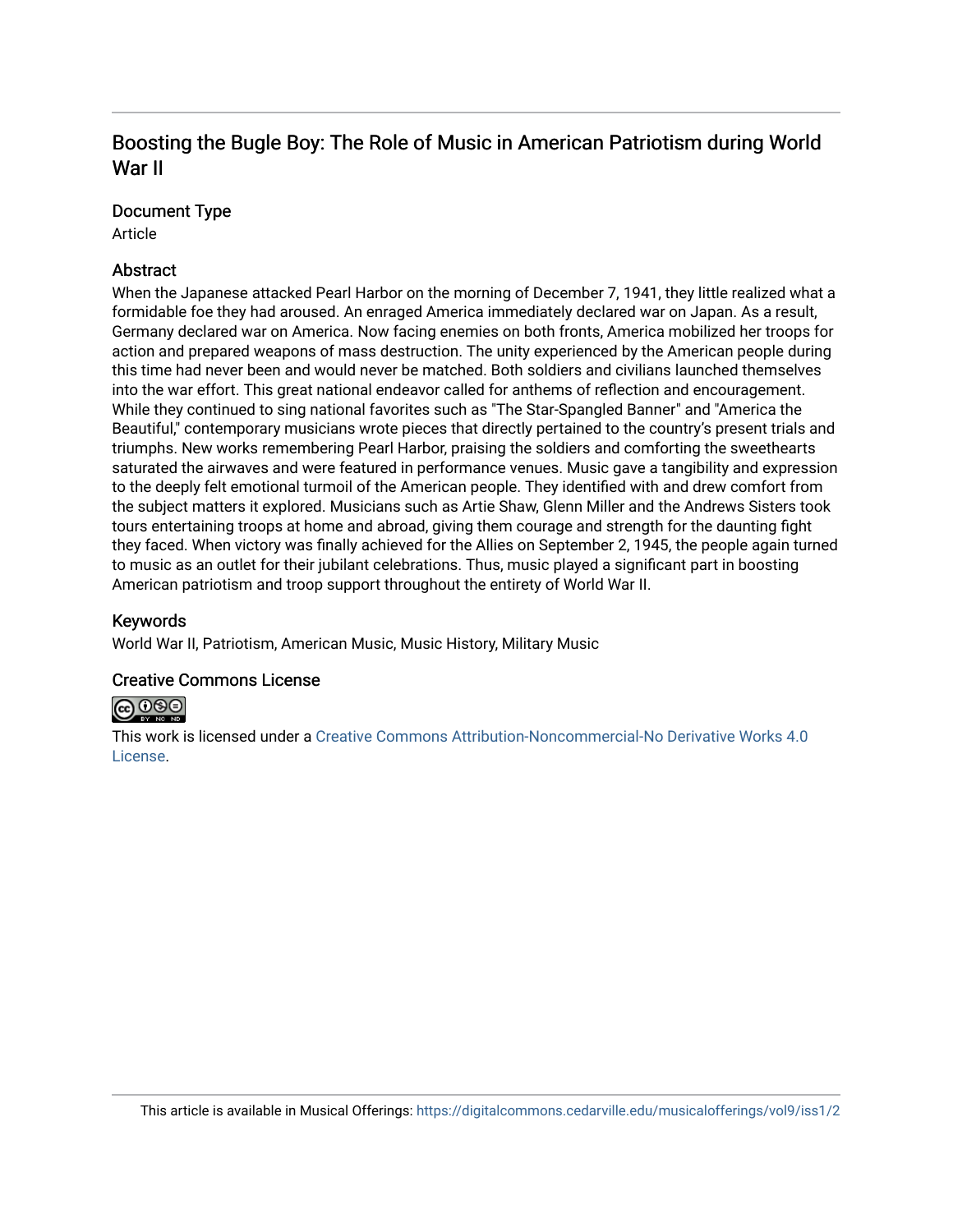## Boosting the Bugle Boy: The Role of Music in American Patriotism during World War II

### Brittany Roberts *Cedarville University*

 $\bullet \bullet \bullet \bullet$  esterday, December 7, 1941—a date which will live in infamy—the United States of America was suddenly and deliberately attacked by naval and air forces of the Empire of Japan  $n<sup>1</sup>$  Such was the sobering in infamy—the United States of America was suddenly and deliberately attacked by naval and air forces of the Empire of Japan."1 Such was the sobering introduction to President Franklin Delano Roosevelt's Declaration of War, announcing America's entry into World War II. While many European countries had struggled against one another since the thirties, America had remained neutral. She feared global involvement after her recent participation in the Great War, the war that was *supposed* to end all wars. From the time of World War II's beginning across the sea, more than seventy percent of Americans supported neutrality. However, when the violence reached her own shores on December 7, 1941, her course of action was set. The devastation of the Hawaiian naval base jarred the sleeping giant awake (Figure 1). She dusted off the drums of war and her angry citizens united with a single resolve. They could stay out of the conflict no longer. The time had come to fight.

Clancy Strock, contributing editor of *Reminisce* magazine, wrote the following in the prologue to a book called '*We Pulled Together…and Won!'*:

> In an instant, the entire nation dropped its differences. Republican or Democrat, Easterner or Westerner, man or woman, Jew, Catholic, or Protestant, rich or poor, a city mouse or a country mouse—we were in it together

l

*Musical Offerings* 9, no. 1 (2018): 15–30 ISSN 2330-8206 (print); ISSN 2167-3799 (online) © 2018, Brittany Roberts, licensed under CC BY-NC-ND [\(http://creativecommons.org/licenses/by-nc-nd/4.0/\)](http://creativecommons.org/licenses/by-nc-nd/4.0/)

<span id="page-2-0"></span><sup>&</sup>lt;sup>1</sup> Franklin D. Roosevelt, "Day of Infamy" Speech, Dec. 8, 1941, National Archives Catalog 595426[, http://catalog.archives.gov/id/595426.](http://catalog.archives.gov/id/595426)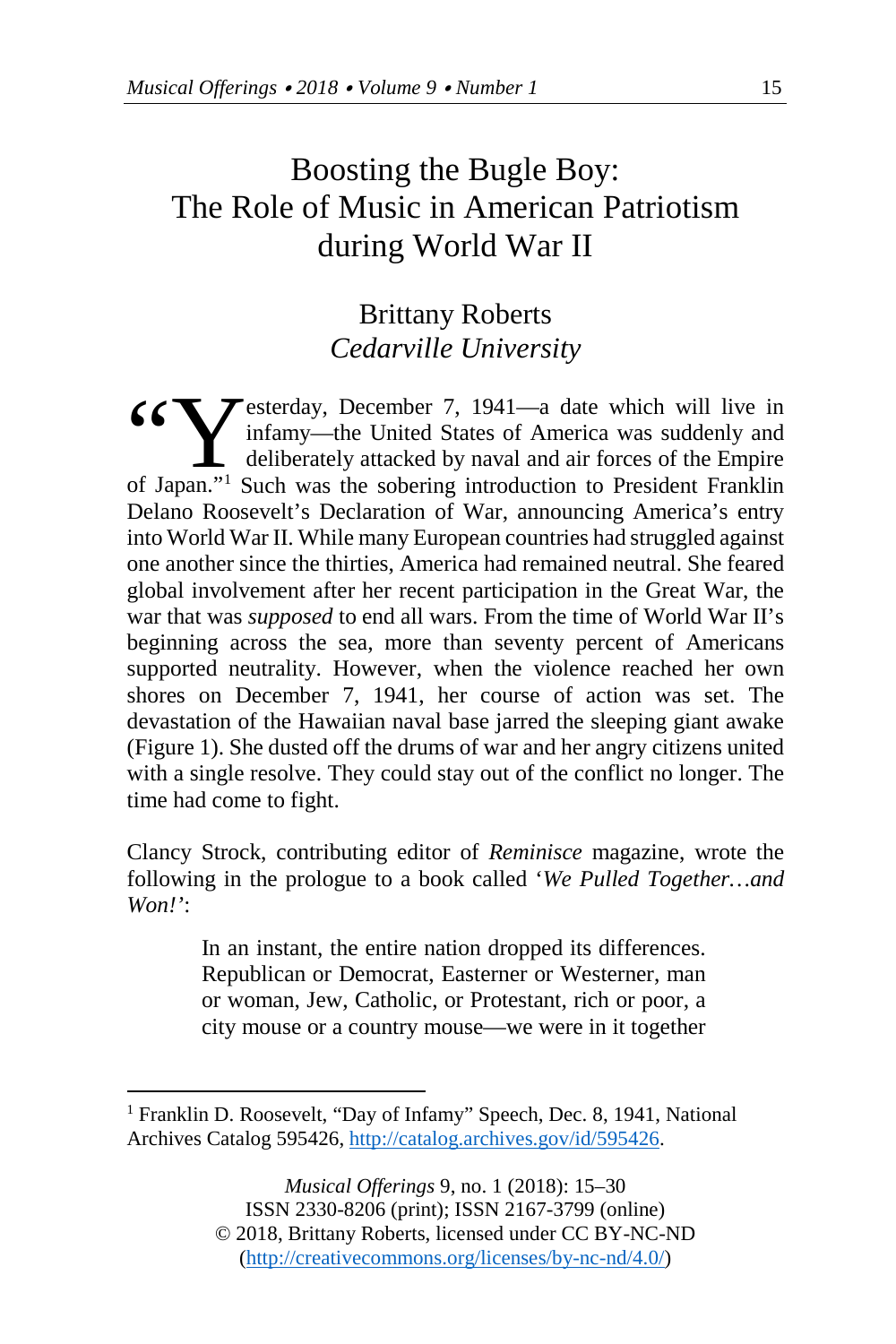

because *we had been attacked*! World War II was *our* war, uniting us as a nation like nothing before or since.<sup>[2](#page-3-0)</sup>

Figure 1: The burning and damaged ships at Pearl Harbor.<sup>[3](#page-3-1)</sup>

Seething with anger, America chose to retaliate by declaring war on Japan. Because of this, Germany's chancellor Adolf Hitler announced his declaration of war against the United States as well. Now facing daunting opposition from both the East and the West, the United States mobilized her troops and joined the Allied forces. The nightmare that was World War II had officially begun for the United States of America.

The crucial decision of the United States to join the war required great support and encouragement from within American borders. This dire need was fulfilled in large proportion by music. From her earliest years, the music of America had fostered national identity and patriotism. Its impact had been especially evident during the Civil War and the Great War, which had produced well-loved classics such as "Dixie's Land," "When Johnny Comes Marching Home," "Pack Up Your Troubles in Your Old Kit Bag," and "Over There." The music birthed in this new, dangerous American endeavor, which would come to be known as World

 $\overline{\phantom{a}}$ 

<span id="page-3-0"></span><sup>2</sup> Deb Mulvey, ed., *'We Pulled Together…and Won!'*, (Greendale, WI: Reminisce Books, 1993), 7.

<span id="page-3-1"></span><sup>3</sup> Department of the Navy, *Photograph of Burning and Damaged Ships at Pearl Harbor*, Dec. 07, 1941, National Archives Catalog 12008992, [http://catalog.archives.gov/id/12008992.](http://catalog.archives.gov/id/12008992)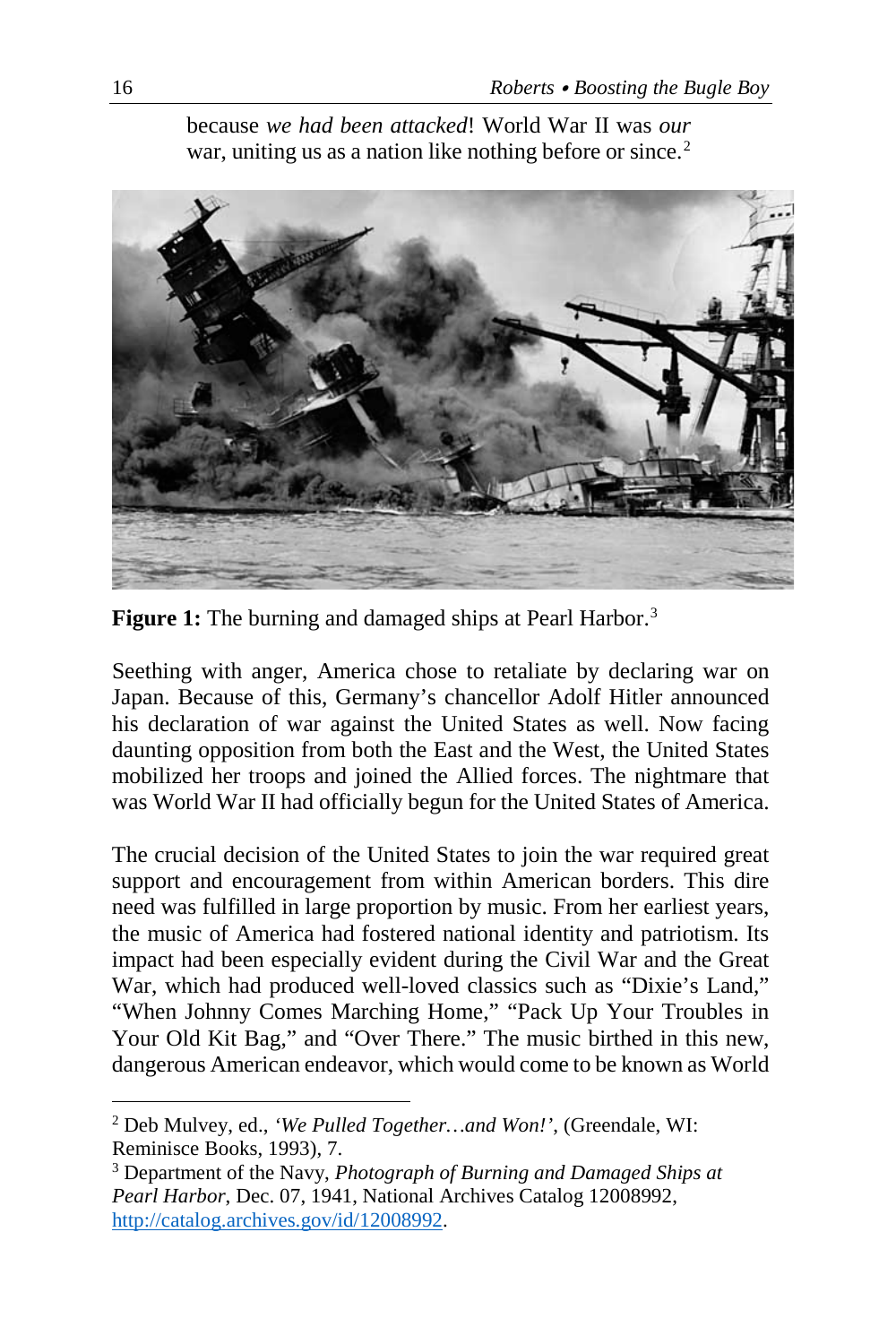War II, boosted patriotism and troop support in a way unmatched before or since.

The music industry pulled together to encourage Americans at home and abroad, using mediums such as radio hits and live concerts to celebrate their efforts of preserving the freedom they all held dear. The music of America during World War II articulated the deep, patriotic unity of her citizens and praised both the tenacity of the boys abroad and the support from those at home. Inspired by these new anthems, American citizens joined forces to achieve a single objective: winning the war.

One of the earliest examples of World War II patriotic song was a piece entitled "We Did It Before (And We Can Do It Again)" by Cliff Friend and Charlie Tobias. The two men, accomplished songwriters working in New York, were compelled to write it as a response to the Pearl Harbor attack, and the work was recorded that month by artists including big band singer/songwriter Dick Robertson and singer/television producer Barry Wood. The song heartened the nation that was reeling in shock. It reflected the tenacity of the American people, and many citizens were highly encouraged by it. Selected excerpts read as follows:

> December seventh, nineteen hundred and forty-one Our land of freedom was defied December eight, nineteen hundred and forty-one Uncle Sam replied We did it before and we can do it again

Millions of voices are ringing Singing as we march along We did it before and we can do it again And we will do it again

This country never has lost a war From days of William Penn We did it before, we'll do it again.<sup>[4](#page-4-0)</sup>

l

This work was one of the first in an abundance of wartime songs that would follow. The atrocity of Pearl Harbor, and the wartime events that followed, filled the American people with a sense of national pride as

<span id="page-4-0"></span><sup>4</sup> Cliff Friend and Charlie Tobias, "We Did It Before (And We Can Do It Again)," Barry Wood and The Wood-Nymphs, Victor Records 27783-A, 1941, [http://www.historyonthenet.com/authentichistory/1939-1945/3](http://www.historyonthenet.com/authentichistory/1939-1945/3-music/04-PH-Reaction/19411200_We_Did_It_Before-Barry_Wood.html) [music/04-PH-Reaction/19411200\\_We\\_Did\\_It\\_Before-Barry\\_Wood.html.](http://www.historyonthenet.com/authentichistory/1939-1945/3-music/04-PH-Reaction/19411200_We_Did_It_Before-Barry_Wood.html)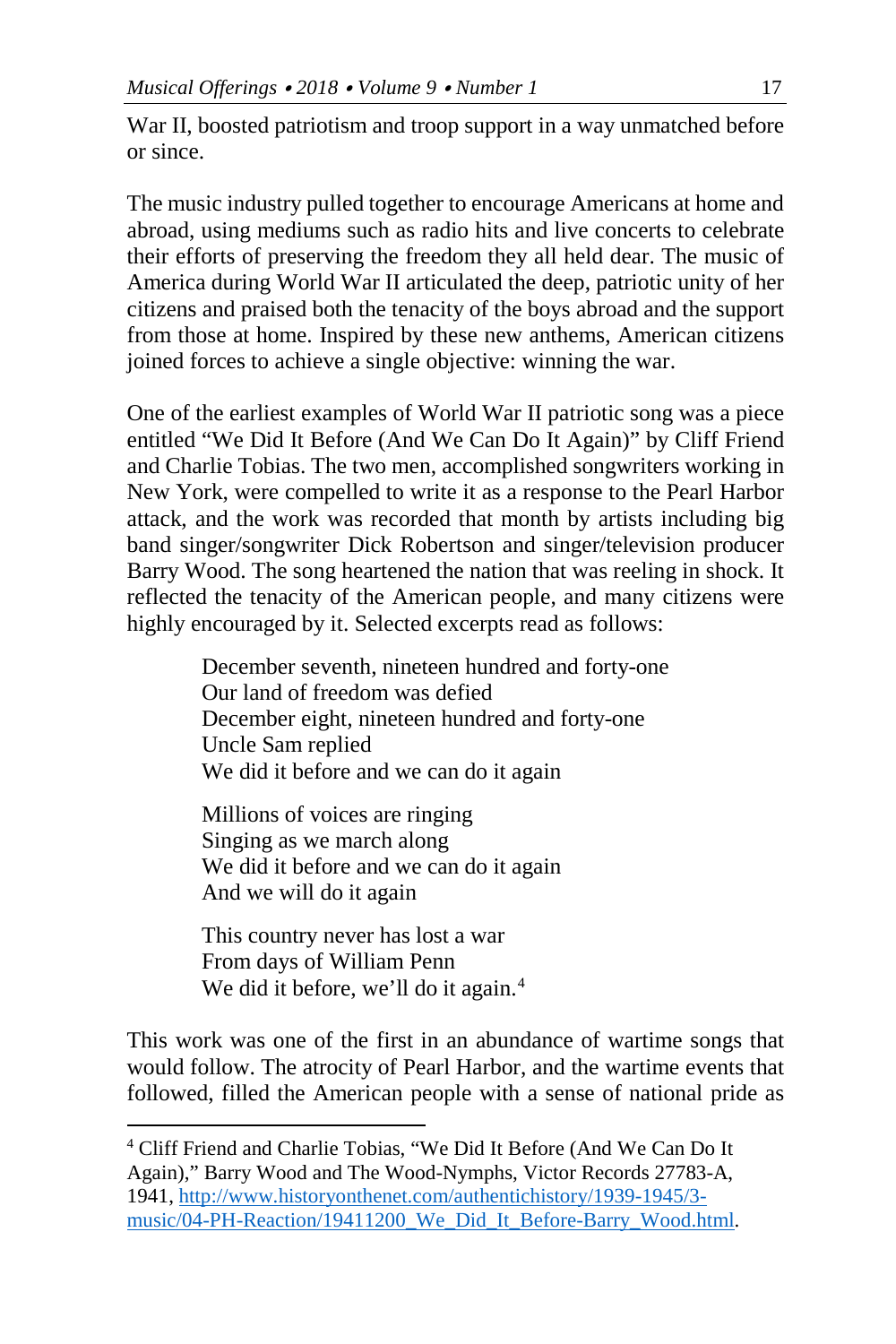well as with a firm resolve to fight their enemies on both the European and Pacific fronts. New music rushed over the radio waves. Musicians premiered patriotic works in public concerts and wartime gatherings all over the country.

A military favorite of the time was "Comin' In on a Wing and a Prayer," written by Harold Adamson and Jimmy McHugh. The work tells the story of a flight crew who courageously limped back to the base in their plane after a skirmish. Though suspended between earth and sky in a crippled plane, the airmen successfully guided their wounded warbird all the way back to the airstrip. The American grit and determination that were celebrated in this work inspired the Americans at home and abroad to keep fighting, no matter the odds. This was one of the most popular songs of 1943.

> One of our planes was missing Two hours overdue Yes, one of our planes was missing With all its gallant crew The radio sets were humming They waited for the word Then a noise broke through the humming And this is what they heard

Comin' in on a wing and a prayer Comin' in on a wing and a prayer Though there's one motor gone We can still carry on Comin' in on a wing and a prayer

What a show, what a fight Yes, we really hit our target for tonight How we sing as we limp through the air Look below, there's a field over there With our full crew aboard and our trust in the Lord Comin' in on a wing and a prayer. [5](#page-5-0)

<span id="page-5-0"></span><sup>5</sup> Harold Adamson and Jimmy McHugh, "Comin' In on a Wing and a Prayer," The Four Vagabonds, Bluebird Records 30-0815-A, 1943, [http://www.historyonthenet.com/authentichistory/1939-1945/3-music/06-](http://www.historyonthenet.com/authentichistory/1939-1945/3-music/06-Services/19430000c_Comin_In_On_A_Wing_And_A_Prayer-The_Four_Vagabonds.html) [Services/19430000c\\_Comin\\_In\\_On\\_A\\_Wing\\_And\\_A\\_Prayer-](http://www.historyonthenet.com/authentichistory/1939-1945/3-music/06-Services/19430000c_Comin_In_On_A_Wing_And_A_Prayer-The_Four_Vagabonds.html)The Four Vagabonds.html.

 $\overline{\phantom{a}}$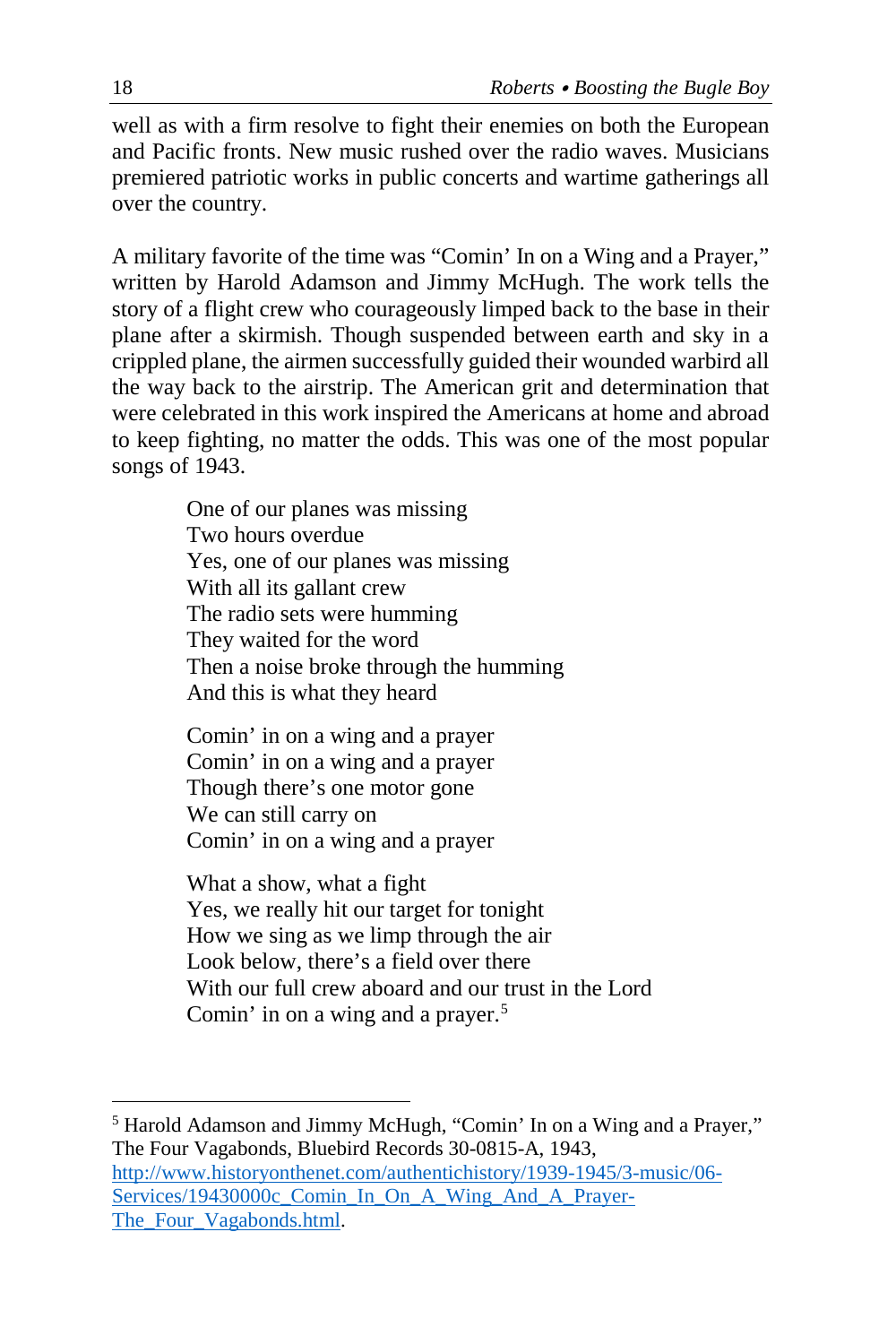Another famous wartime ballad came out of the Pearl Harbor attack. Navy Chaplain Howell Forgy stayed with the sailors as they sent up a counterattack to the swarming Japanese Zeros. Reverend Forgy is said to have picked up a machine gun alongside the soldiers, saying, "Praise the Lord and pass the ammunition!"[6](#page-6-0) The story became legendary (with a few embellishments and exaggerations thrown in) and was developed into a song by Frank Loesser. It was made popular in 1942 by Kay Kyser and his band. The refrain finishes as follows: "Praise the Lord and pass the ammunition, and we'll all stay free!"[7](#page-6-1)

Along with the favorite American songs that frequented the airwaves, famous musicians visited military bases in America and overseas to entertain the soldiers with song and dance. One such figure was the "King of Swing," Glenn Miller (Figure 2). At age thirty-eight, Miller was deemed too old to be drafted when World War II began. However, he found a way to serve when he took command of an Army band in 1942. He served first in the Army before being moved to the Air Corps a short time later. Having already led a big band jazz group for several years with much success, he was duly equipped for his new job. He and his band played at formal events, service clubs, and recreational halls.<sup>[8](#page-6-2)</sup>

 $\overline{\phantom{a}}$ 

[http://www.historyonthenet.com/authentichistory/1939-1945/3-music/09-](http://www.historyonthenet.com/authentichistory/1939-1945/3-music/09-Names-Places/19420731_Praise_The_Lord_and_Pass_The_Ammunition-Kay_Kyser.html) Names-Places/19420731 Praise The Lord and Pass The Ammunition-[Kay\\_Kyser.html.](http://www.historyonthenet.com/authentichistory/1939-1945/3-music/09-Names-Places/19420731_Praise_The_Lord_and_Pass_The_Ammunition-Kay_Kyser.html)

<span id="page-6-0"></span><sup>6</sup> Nikola Budanovic, "Praise the Lord and Pass the Ammunition: The Legendary Army Chaplain of Pearl Harbor," War History Online, accessed Jan. 23, 2018[, http://www.warhistoryonline.com/world-war-ii/praise-the-lord-](http://www.warhistoryonline.com/world-war-ii/praise-the-lord-and-pass-the-ammunition-bc.html) $\frac{\text{and-pass-the-ammunition-be.html}}{T}$  Frank Loesser, "Praise the Lord and Pass the Ammunition," Kay Kyser and

<span id="page-6-1"></span>His Orchestra, Columbia Records 36640, 1942,

<span id="page-6-2"></span><sup>8</sup> "Biography," Official Website of Glenn Miller, CMG Worldwide, accessed Jan. 23, 2018[, http://www.glennmiller.com/biography/.](http://www.glennmiller.com/biography/)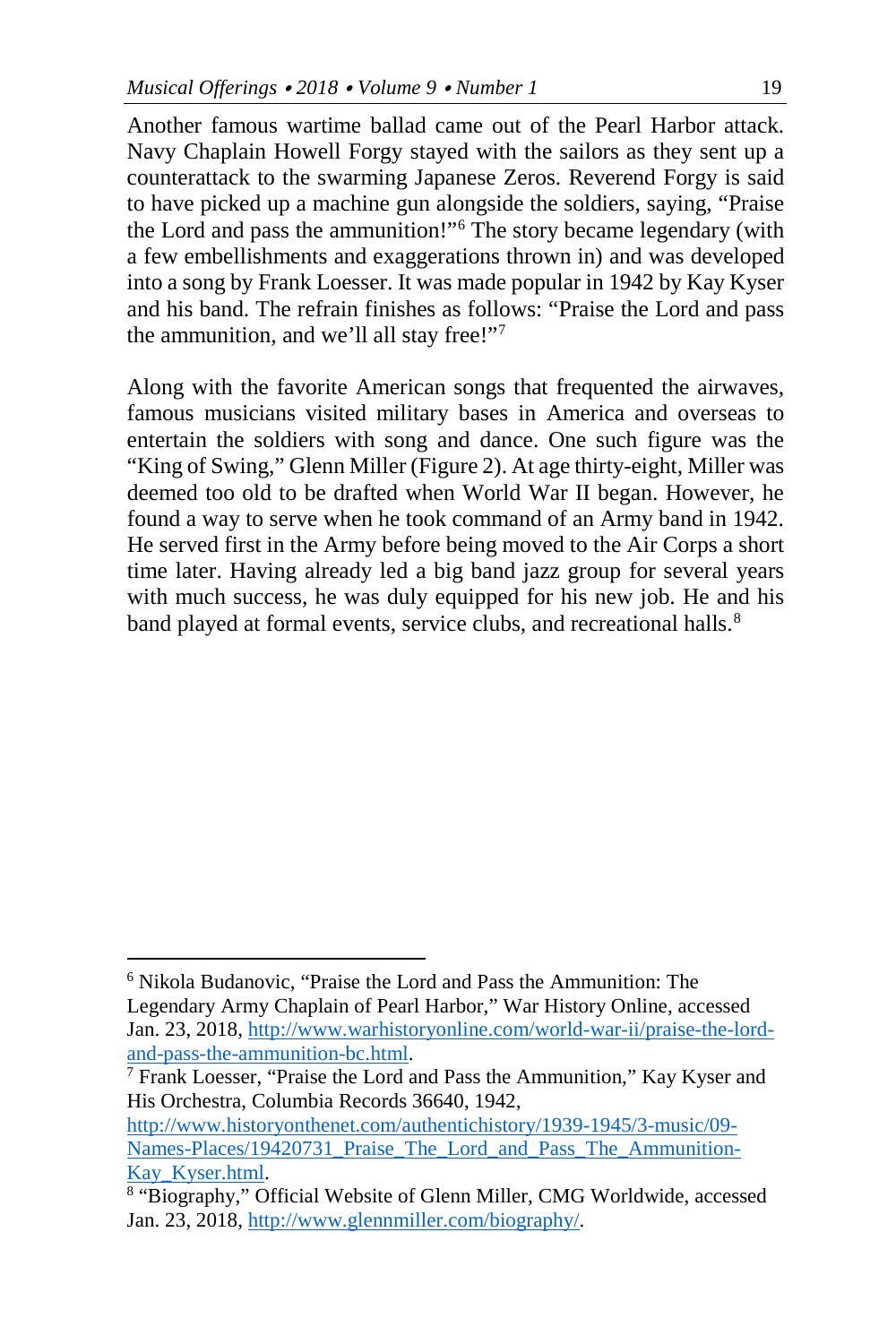

**Figure 2:** Glenn Miller in uniform.<sup>[9](#page-7-0)</sup>

Miller used influences from his jazz background to rearrange the old military standards. At first, he experienced objections from some of his superiors, who maintained that the old works from World War I were just fine and needed no embellishment. To this, Miller is said to have responded, "Tell me, Major, are you still flying the same planes you flew in the last war too?"[10](#page-7-1) Wherever they performed, Miller and his ensemble were much loved and appreciated by the American forces. He travelled as close to combat as he could, bringing the music of home to grateful soldiers who did not know if they would ever see their beloved land again.

About a concert Glenn Miller and his Air Force Band held at a base in England in late 1944, airman Dick Keller wrote:

> Most of the B-17s were moved out of the largest hangar, and a makeshift stage was set up. That hangar was jammed the night of the show. Hundreds of officers and enlisted men and women occupied every available space. The famous Glenn Miller sound and the

<span id="page-7-1"></span><span id="page-7-0"></span><sup>9</sup> Brian Arsenault, "Brian Arsenault Takes On: Glenn Miller and His Orchestra," *The International Review of Music*, Oct. 02, 2014, [http://irom.wordpress.com/2014/10/02/brian-arsenault-takes-on-the-glenn-](http://irom.wordpress.com/2014/10/02/brian-arsenault-takes-on-the-glenn-miller-band/) $\frac{\text{miller-band}}{^{10} \text{Ibid}}$ .

 $\overline{\phantom{a}}$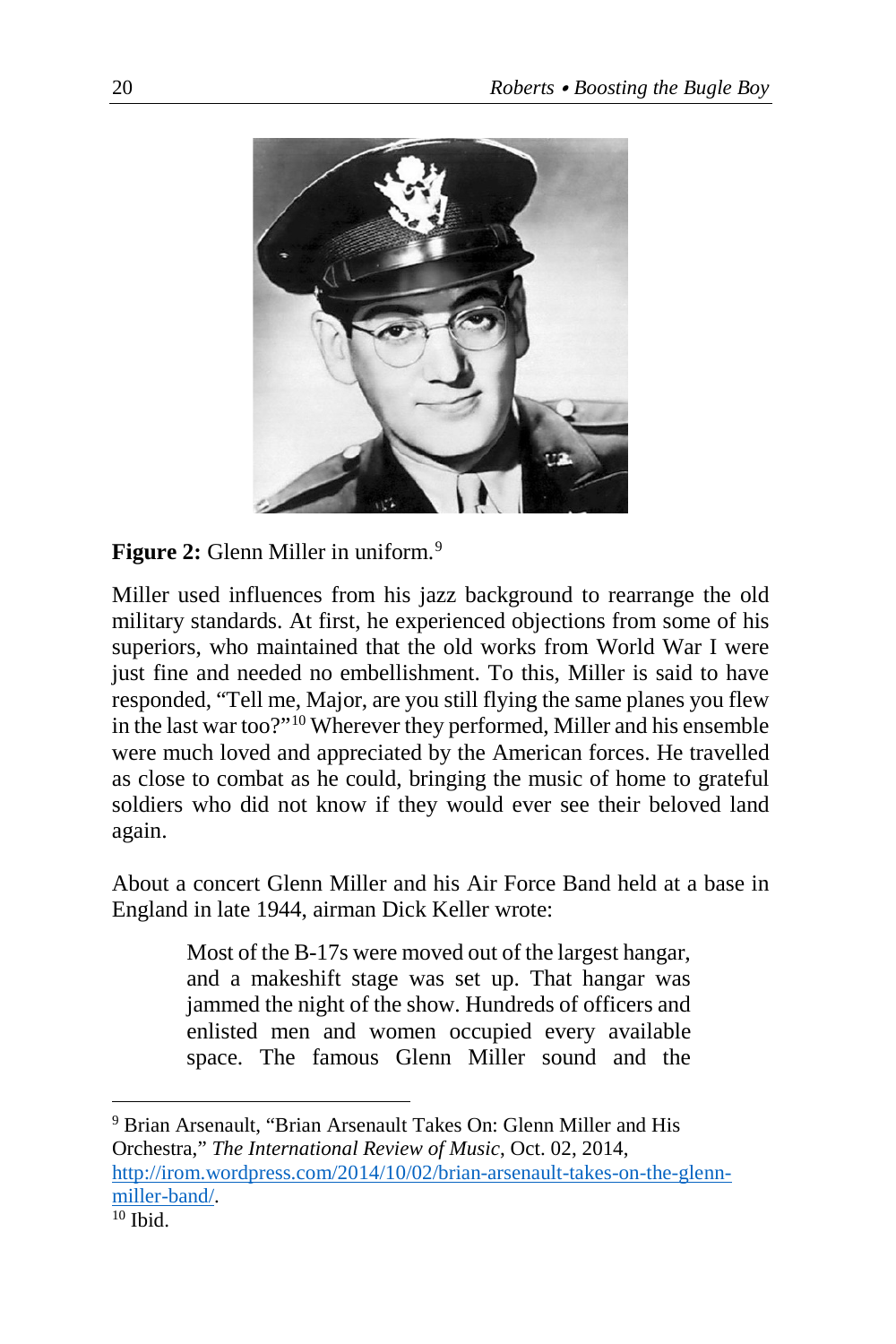unforgettable renditions of Johnny Desmond and the Crew Chiefs filled the cold night air. Those classic arrangements propelled us above the homesickness and frustration of wartime, and for a few brief hours, lifted our spirits as nothing else could! $11$ 

The concert attendees had no way of knowing that that very night was destined to be Miller's final performance. A few days later, on December 15, 1944, his plane disappeared while flying across the English Channel. The unfortunate aircraft and its passengers were never seen again.<sup>[12](#page-8-1)</sup> Though the man himself was gone, Miller's band continued to perform, and his reputation survived far beyond his lifespan.

Another well-known big band leader and musician was Artie Shaw. Born Arthur Jacob Arshawsky into a Jewish family in New York, he exhibited a natural aptitude for music from his youth. He began by playing saxophone at age thirteen. At age sixteen, he picked up clarinet when he began to travel with a band. He enjoyed the life of a session musician in the 1930s, then he became involved in the big band genre. During World War II, he enlisted in the Navy, entertaining troops with his band in the Pacific, just as Glenn Miller did in Europe.

Soldiers remembered Artie Shaw's concerts for years afterwards, as is evidenced in the story of a group of naval sailors aboard the USS *Pringle*, who fondly remembered the performance of the "King of Clarinet" and his thirty-two-piece big band on their ship. Far out in the Pacific Ocean, in time with the rhythm of the waves, Artie and his band played their hit entitled "Nightmare," along with other wartime favorites. For the homesick, war-weary sailors, it almost seemed as though time had frozen, the war had ceased, and nothing existed but the music and thoughts of home. They were destined to remember Artie's concert with fondness until the day they died. As sailor Andrew Balog remarked, "We may have had a 'Nightmare' in the Pacific, but it was a pleasant one!"[13](#page-8-2)

Another group which paid homage to American soldiers during the war was that of the Andrews Sisters (Figure 3). Patty, the youngest, was an energetic blonde who sang lead. Maxene, a kind brunette, was the next oldest. She and LaVerne, the red-haired eldest sister, sang the harmony

<span id="page-8-1"></span><sup>12</sup> "Biography," Official Website of Glenn Miller, [http://www.glennmiller.com/biography/.](http://www.glennmiller.com/biography/)

<span id="page-8-0"></span><sup>11</sup> Mulvey, *'We Pulled Together… and Won!'*, 137.

<span id="page-8-2"></span><sup>13</sup> Mulvey, *'We Pulled Together… and Won!'*, 133.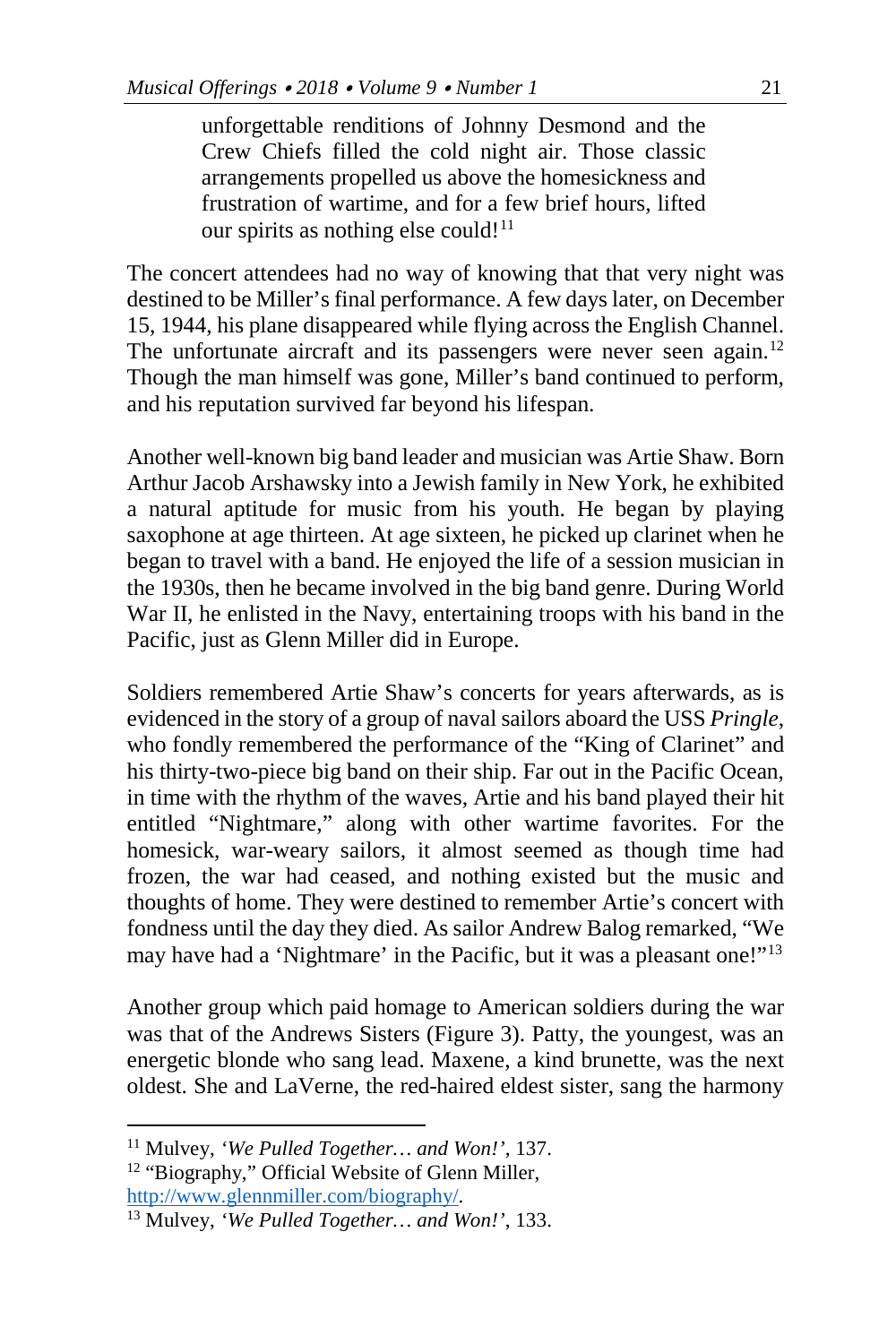parts. The tightness of harmony they perfected was superb, and it delighted audiences for many years. After 1938, when they sold 350,000 copies of their first hit album "Bei Mir," they became celebrities. The 1940s found them in very high demand, making \$20,000 in concerts per week.<sup>[14](#page-9-0)</sup>

The Andrews Sisters did not rest on their laurels and lead a soft life of show business when the war hit, however. The girls considered it their patriotic duty to give back to those in combat, and they contributed what they could with no hesitation. The women gave their free time to perform for enlisted and wounded men. They also readily signed thousands of autographs for the enthusiastic soldiers. Their singing and dancing delighted the GIs. In June 1945, the sisters took a United Service Organizations (USO) tour for eight weeks and presented shows abroad to thousands of servicemen. As Patty Andrews reminisced, "We were such a part of everybody's life in the Second World War. We represented something overseas and at home—a sort of security."<sup>[15](#page-9-1)</sup>



**Figure 3:** The Andrews Sisters (from left to right): Maxene, Patty, and LaVerne.<sup>[16](#page-9-2)</sup>

<span id="page-9-2"></span><sup>16</sup> "Patty Andrews of Andrews Sisters Rallied Troops," Military.com, Associated Press, Feb. 01, 2013, accessed Apr. 06, 2017, [http://www.military.com/off-duty/music/2013/02/01/patty-andrews-of](http://www.military.com/off-duty/music/2013/02/01/patty-andrews-of-andrews-sisters-rallied-troops.html)[andrews-sisters-rallied-troops.html.](http://www.military.com/off-duty/music/2013/02/01/patty-andrews-of-andrews-sisters-rallied-troops.html)

<span id="page-9-0"></span><sup>&</sup>lt;sup>14</sup> "Biography," Official Website of the Andrews Sisters, CMG Worldwide, accessed Apr. 06, 2017, [http://www.cmgww.com/music/andrews/.](http://www.cmgww.com/music/andrews/)

<span id="page-9-1"></span><sup>&</sup>lt;sup>15</sup> "Quotes," Official Website of the Andrews Sisters, accessed Dec. 13, 2017, [http://www.cmgww.com/music/andrews/about/quotes/.](http://www.cmgww.com/music/andrews/about/quotes/)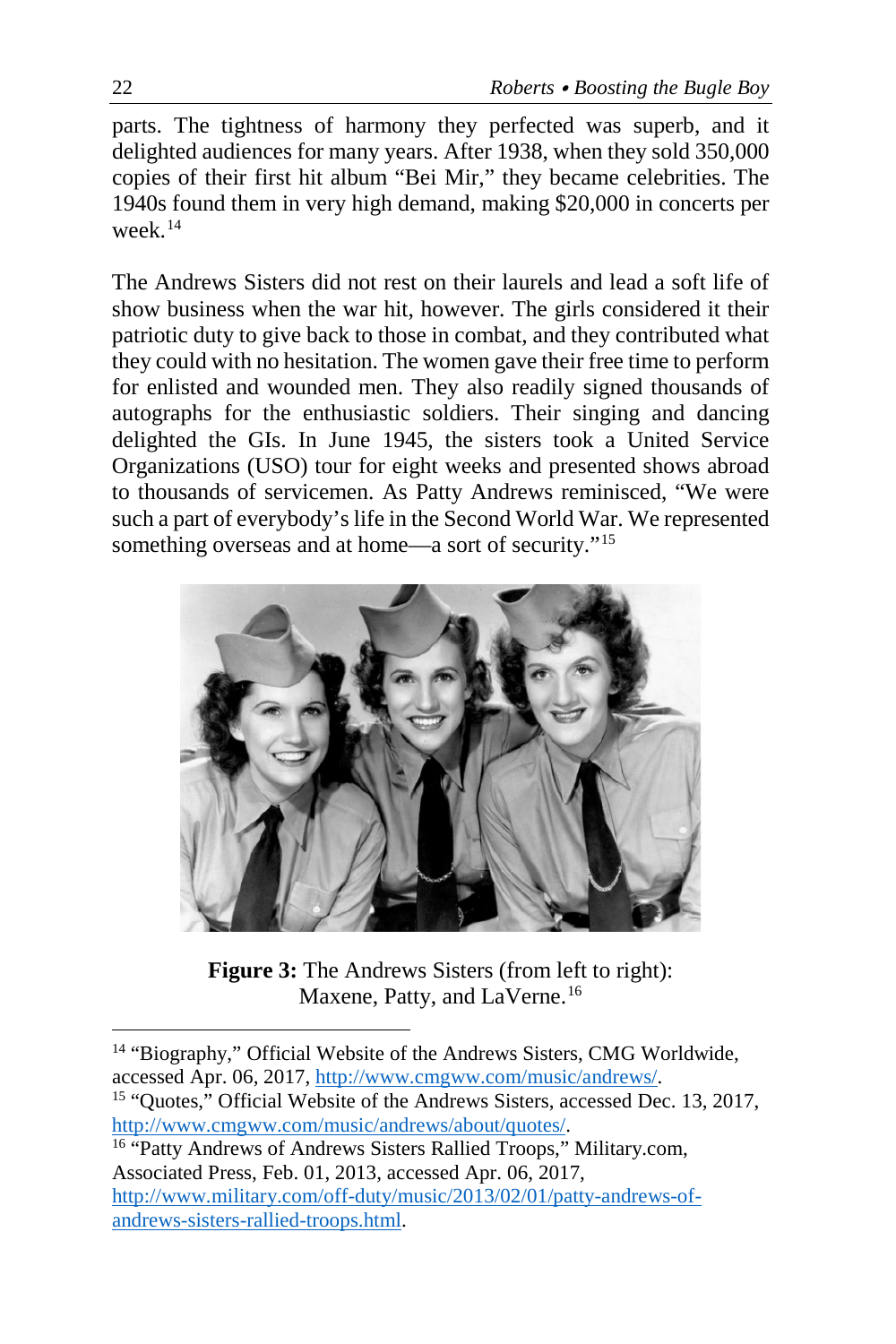One of the Andrews Sisters' most famous wartime hits was entitled "Boogie Woogie Bugle Boy." The first two stanzas read as follows:

> He was a famous trumpet man from out Chicago way He had a boogie style that no one else could play He was the top man at his craft But then his number came up And he was gone with the draft He's in the army now, a-blowin' reveille He's the boogie woogie bugle boy of Company B They made him blow a bugle for his Uncle Sam It really brought him down because he couldn't jam The captain seemed to understand Because the next day the cap' Went out and drafted a band And now the company jumps when he plays reveille He's the boogie woogie bugle boy of Company B.<sup>[17](#page-10-0)</sup>

The musical contributions of the Andrews Sisters, Glenn Miller, Artie Shaw, and many others served to boost the morale of the American soldiers and their loved ones. However, while a great deal of music was written to honor the bravery of the Americans overseas, composers and lyricists did not fail to recognize the valiant efforts of the American civilians at home who were supporting the fight from behind. The American people wholeheartedly supported the troops that were being sent across the sea to engage the enemy and protect their beloved homeland, and just about everyone was eager to aid the war effort. Their numerous endeavors to do this included raising funds, donating metal for weaponry, shouldering the work that the soldiers had left behind, and providing necessities for medical relief.

Close to six million American women stepped up to support the war. They joined military aid organizations such as the Women's Air Corps (WAC) and the Red Cross. On the home front, they stepped up to fill the jobs of their husbands, fathers, brothers, and sweethearts. Crowds of women worked diligently in manufacturing facilities to build war materials such as tanks, aircraft, and ammunition for use across the sea.

<span id="page-10-0"></span><sup>17</sup> Don Raye and Hughie Prince, "Boogie Woogie Bugle Boy," Andrews Sisters with Vic Schoen and His Orchestra, Decca Records 3598-A, 1941, [http://www.historyonthenet.com/authentichistory/1939-1945/3-music/03-](http://www.historyonthenet.com/authentichistory/1939-1945/3-music/03-Defense/19410112_Boogie_Woogie_Bugle_Boy-Andrews_Sisters.html) [Defense/19410112\\_Boogie\\_Woogie\\_Bugle\\_Boy-Andrews\\_Sisters.html.](http://www.historyonthenet.com/authentichistory/1939-1945/3-music/03-Defense/19410112_Boogie_Woogie_Bugle_Boy-Andrews_Sisters.html)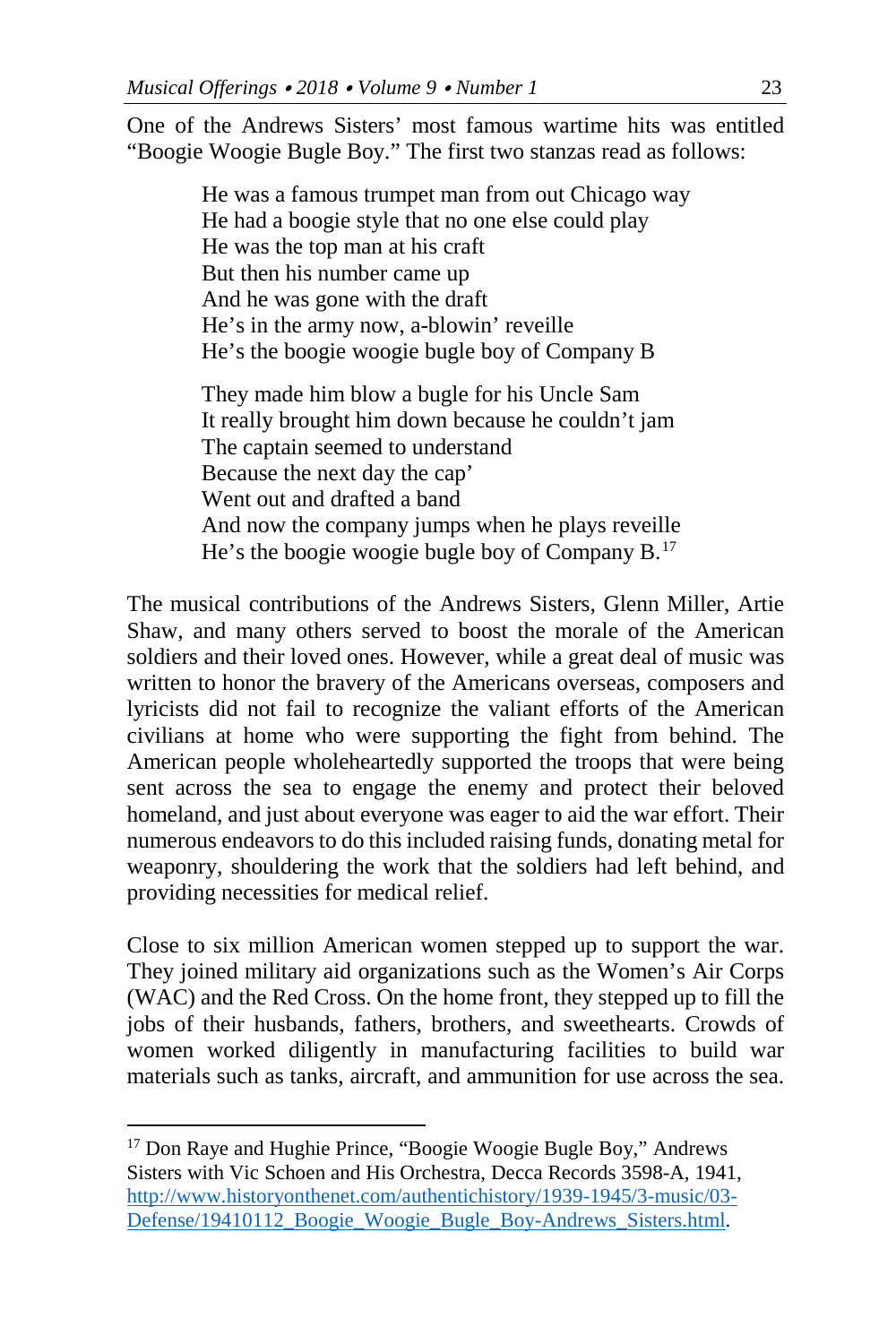To celebrate these women and to showcase the service that they were giving to their country, Redd Evans and John Jacob Loeb composed "Rosie the Riveter" in 1942. A portion of this work reads as follows:

> All the day long whether rain or shine She's a part of the assembly line She's making history Working for victory Rosie the Riveter

Keeps a sharp lookout for sabotage Sitting up there on the fuselage That little frail can do More than a male can do Rosie the Riveter. [18](#page-11-0)

American music educators were keenly aware of the need for quality music to boost morale at home and abroad. They took great care to develop and execute concerts for the benefit of the public. Even the young ones were encouraged to participate in the war effort, and they lent their robust little voices to the American chorus of patriotism. A 1941 article entitled "American Unity through Music" expounded on this concept:

> Music is a vital factor in building a state of mind and heart which is essential to American spirit and morale, to worthy pride in things which are American, and to the confidence and assurance necessary to full appreciation, protection, and maintenance of the American Way of Life. To this end, upwards of 45,000 school and college music teachers are intensifying their organized programs of musical activities, not only in the schools and colleges, but in every sphere of our social structure. [19](#page-11-1)

The article went on to speak of the need for various music groups to participate in patriotic events as an encouragement to national unity.

 $\overline{a}$ 

<span id="page-11-0"></span><sup>&</sup>lt;sup>18</sup> Redd Evans and John Jacob Loeb, "Rosie the Riveter," The Four Vagabonds. Bluebird Records 30-0810-A, 1943,

[http://www.historyonthenet.com/authentichistory/1939-1945/3-music/10-](http://www.historyonthenet.com/authentichistory/1939-1945/3-music/10-Pitching_In/19430200_Rosie_the_Riveter-The_Four_Vagabonds.html) Pitching In/19430200 Rosie the Riveter-The Four Vagabonds.html.

<span id="page-11-1"></span><sup>&</sup>lt;sup>19</sup> Committee on American Unity through Music, "American Unity through Music," *Music Educators Journal* 27, no. 5 (1941): 10, doi[:10.2307/3385961.](http://doi.org/10.2307/3385961)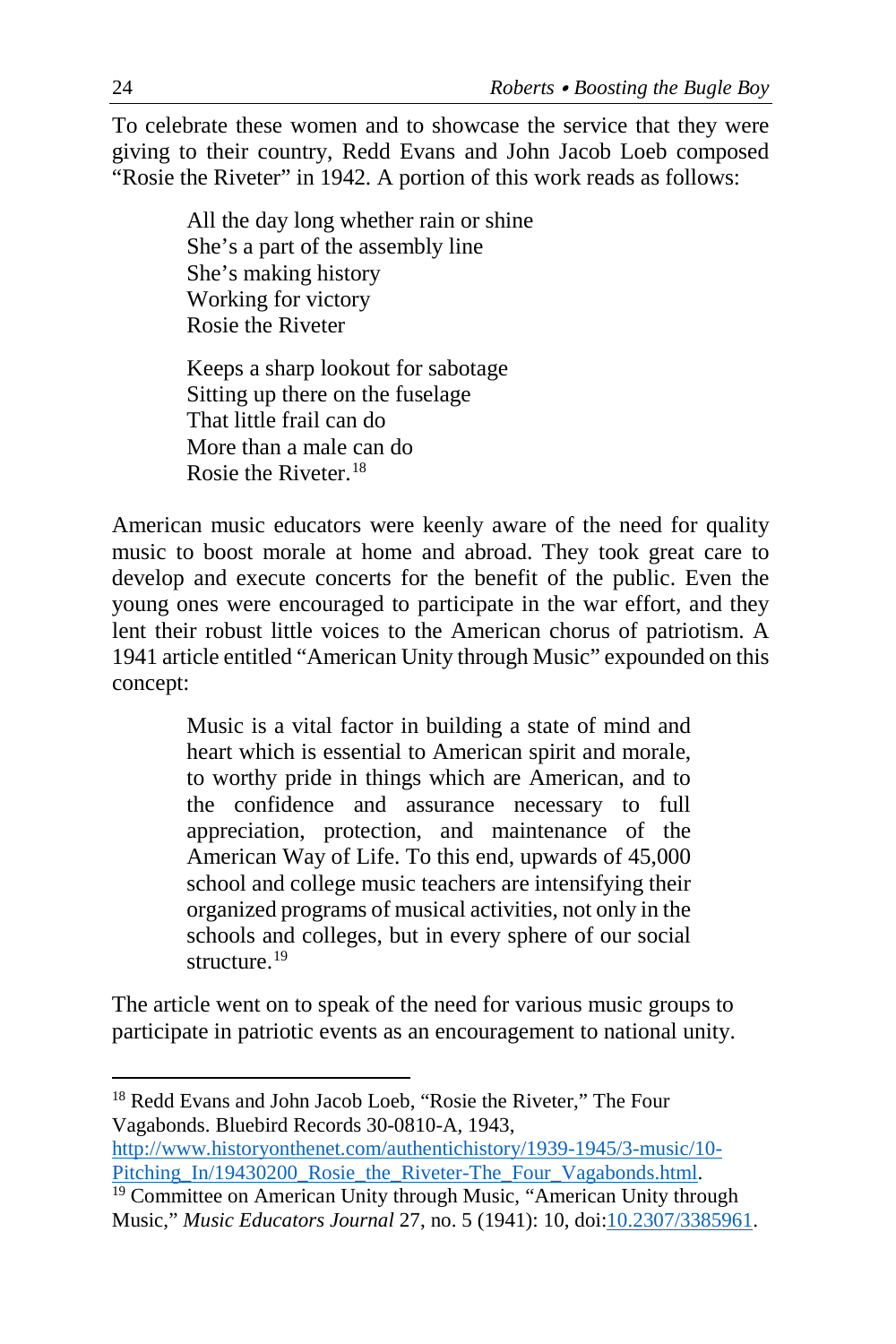Perhaps the greatest evidence of the effect that patriotic music had on American citizens comes from the mouths of the citizens themselves. These individuals lived through a crucial time, and though many of them are no longer living today, those who are can speak to the personal impact that music had upon them as they watched the daily unfolding of the horrors of World War II. In 1993, the editors of *Reminisce* magazine compiled the personal accounts of veterans and civilians, detailing their life experiences during World War II. Many of those who contributed to this accumulation have war memories in which music plays an intrinsic part. Marilyn Russell of Belleair Bluffs, Florida gave one such recollection. One night, she went to the movie theater with her husband. The operators stopped the movie, brought up the houselights, and announced: "The Japanese have bombed Pearl Harbor. Some of our ships have been damaged. The attack came early this morning." Everyone fell dumb with shock, then moans of grief erupted. The operators of the movie theater put the American flag on the movie screen, and "The Star-Spangled Banner" was played. The theater-goers managed to sing along, though their eyes were wet with tears. As everyone sang, Mrs. Russell thought about the inevitability of her husband's draft. The full calamity of the attack pushed upon her at a sobering pace. She knew that no one in that theater would ever forget that moment.<sup>[20](#page-12-0)</sup> Like Mrs. Russell, all of America felt the shock waves of the Pearl Harbor disaster and sought comfort in the age-old anthems of the country. The musical strains rippled through the wounded hearts of a hurting nation, giving them strength and courage for the trial ahead.

The music that impacted American understanding and morale during the war was not limited to national pieces and big band numbers. The country and folk music genres were quick to contribute their own works to fill the patriotic need of the country. They reached an audience generally uninfluenced by other genres. Typically, residents in rural America experienced a level of detachment from the pulse of war news. Their knowledge of the conflict arrived through such mediums as the newspaper, oral transmission, and the radio. Radio programs such as the "Grand Ole Opry," the "National Barn Dance," and "Wheeling Jamboree" reached this American subculture in a way that big band music could not do. Called "hillbilly music" by its fans, the country/bluegrass genre exploded with patriotic numbers remembering sweethearts and encouraging nationalism. Its beloved accompaniment included fiddles, banjos, mandolins, and guitars, rousing hearts to

<span id="page-12-0"></span><sup>20</sup> Mulvey, *'We Pulled Together… and Won!'*, 17.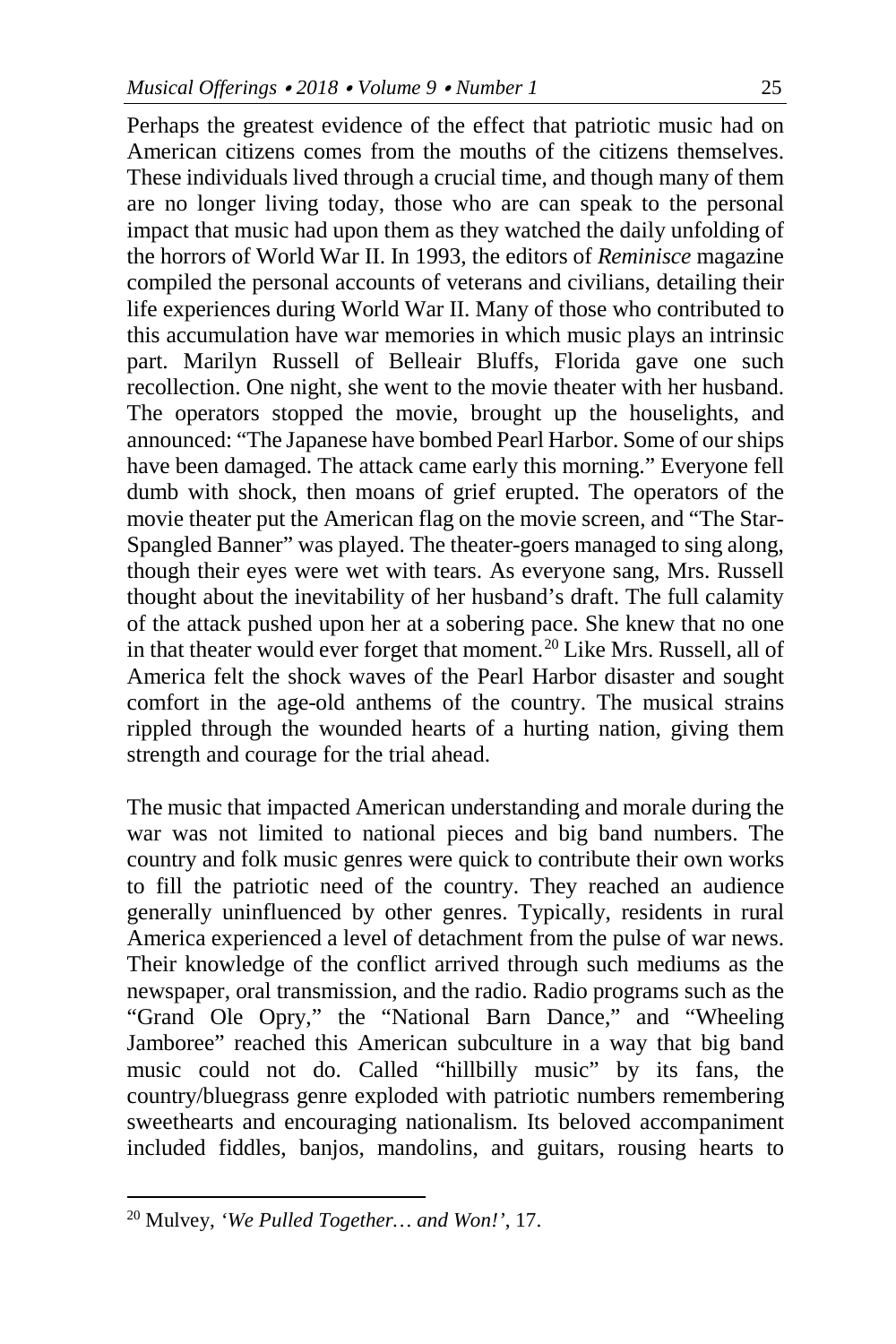recognize the heroism and heartbreak that emerged from the terrors of war. $21$ 

While Glenn Miller, Artie Shaw, and the Andrews Sisters travelled abroad to uplift the troops, musicians and entertainers with names not quite as famous provided the same service for the battered soldiers longing for a bit of home. Eileen O'Leary Stein, a Red Cross volunteer who served near the front in Europe, reminisced about her experiences with traveling entertainment:

> Serving with the American Red Cross in Europe, I helped operate a mobile entertainment truck called a "Cinemobile." [Figure 5.] It had a piano, movie projector and screens, loudspeakers, and built-in bunks. A stage folded down from one side of the truck, allowing us to do live shows. My partner Effie and I often drove through pouring rain and darkness to entertain isolated GI units in France, Belgium, and Germany. We'd sit on our helmets in the mud with a tarp over the projector while the movies ran. Later, we'd drive in complete blackout to headquarters. One cold November day in Metz, France, we were sent to entertain the artillery corps, just three kilometers from the front. We drove through the mountains to a small village, where we were billeted in a charming white cottage. We set up in an old town hall, showing films, playing piano, and singing for two days. It was nerveracking trying to drown out the sound of artillery fire! $^{22}$  $^{22}$  $^{22}$

<span id="page-13-0"></span><sup>21</sup> Charles K. Wolfe and James E. Akenson, *Country Music Goes to War* (Lexington: The University Press of Kentucky, 2005), 55.

<span id="page-13-1"></span><sup>22</sup> Mulvey, *'We Pulled Together… and Won!'*, 140.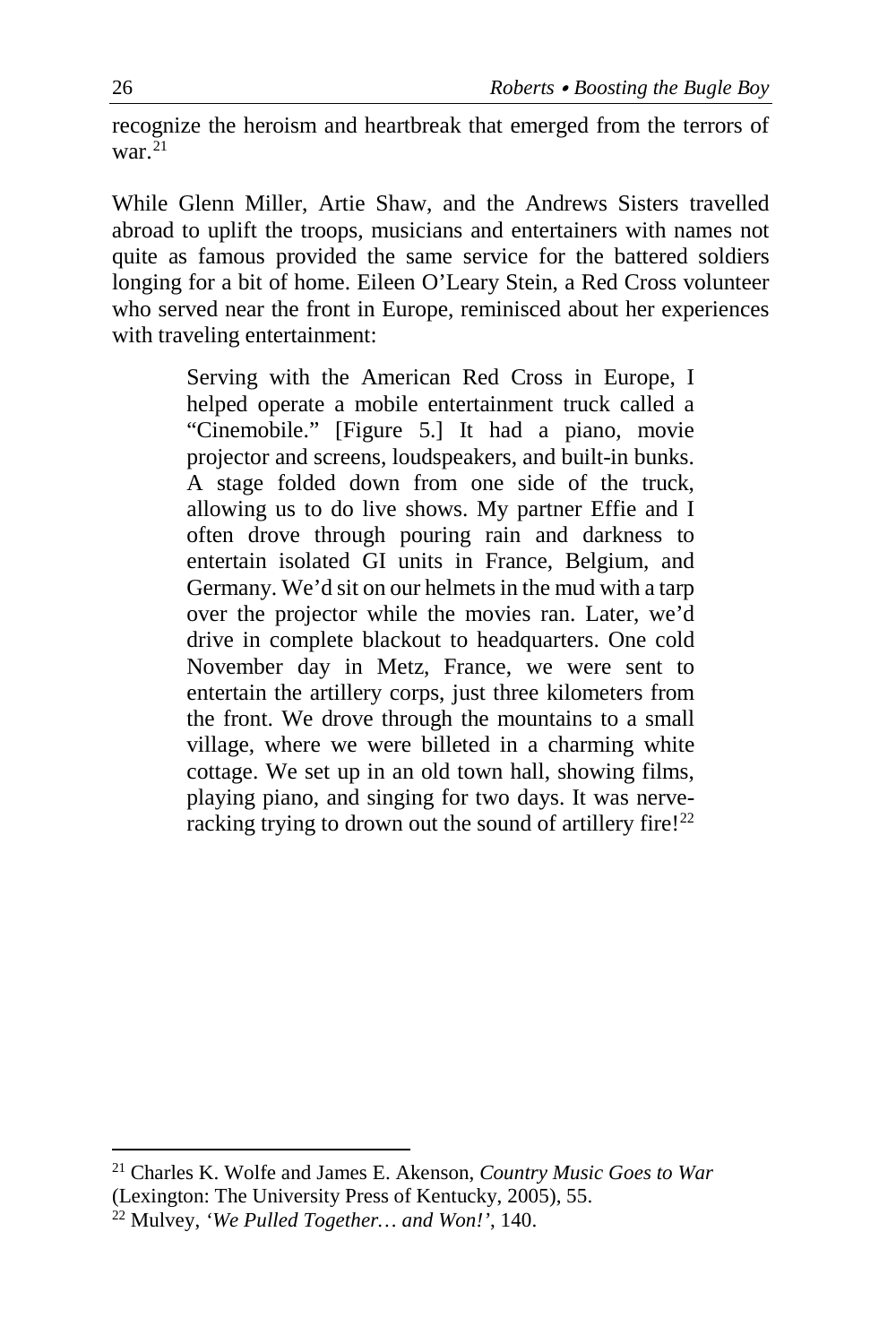

**Figure 5:** An American Red Cross Dodge WC-62 Cinemobile. [23](#page-14-0)

Music served as a natural outlet through which the American people could express themselves during the war. The day that the Japanese surrendered was no exception. This day was known in history as Victory over Japan day, or V-J day. A girl by the name of Faye McDonald had just passed her sixth birthday at the war's end. Though still so tender in years, the events of that day remained etched in her memory for the rest of her life. She recalled a high school girl who climbed the city water tower with her trumpet and played "The Star-Spangled Banner." The residents of the town paused their work to listen. Some of them sang along, many of them cried, and all of them thanked God for the end of the war. The girl on the water tower went on to play "America the Beautiful" and other patriotic favorites. The townspeople crowded in a circle around the base of the tower and spent those golden minutes united in celebration.[24](#page-14-1) That little town of Lamar, Missouri joined its voice to the mass chorus of Americans singing praises of thanksgiving for the end of the war. The entire nation, joined together in combat, experienced the jubilant finale of their unity as they celebrated the success of their worldwide fight. Many of the same patriotic songs that had comforted them at the war's beginning now became the anthem of their joy at its end.

<span id="page-14-0"></span><sup>23</sup> "WWII Red Cross Workers," Histomil.com, accessed Jan. 23, 2018, [http://histomil.com/viewtopic.php?t=17424.](http://histomil.com/viewtopic.php?t=17424) 24 Mulvey, *'We Pulled Together… and Won!'*, 157.

<span id="page-14-1"></span>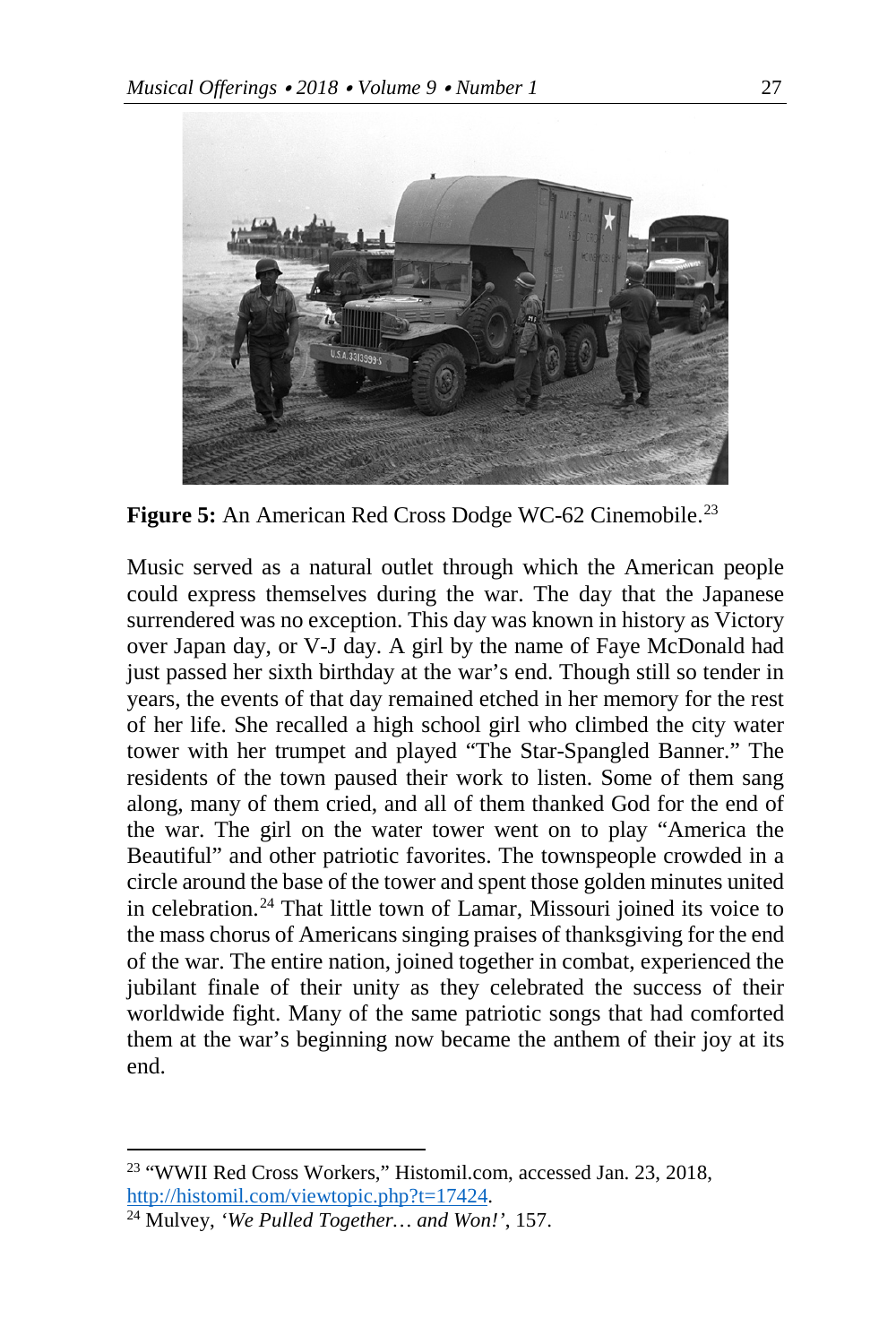Thus, music played a significant part in boosting American patriotism and troop support during the crisis of World War II. Music provided a tangibility and expression to the emotional turmoil of American citizens in the war, who clung to songs commemorating parted lovers, marching soldiers, and patriotic citizens. These tunes became anthems and mottos of their daily existence. The songs lifted weary spirits and gave them strength to move on. Through music, America was solidified in unity, strength, stamina, and determination, and the country was given a voice that was heard and feared around the world.

## Bibliography

- Adamson, Harold, and Jimmy McHugh. "Comin' In on a Wing and a Prayer." The Four Vagabonds. Bluebird Records 30-0815-A, 1943. "WWII in American Music," Authentic History Center, History on the Net. Accessed Apr. 06, 2017. [http://www.historyonthenet.com/authentichistory/1939-1945/3](http://www.historyonthenet.com/authentichistory/1939-1945/3-music/06-Services/19430000c_Comin_In_On_A_Wing_And_A_Prayer-The_Four_Vagabonds.html) [music/06-Services/19430000c\\_Comin\\_In\\_On\\_A\\_Wing](http://www.historyonthenet.com/authentichistory/1939-1945/3-music/06-Services/19430000c_Comin_In_On_A_Wing_And_A_Prayer-The_Four_Vagabonds.html) [\\_And\\_A\\_Prayer-The\\_Four\\_Vagabonds.html.](http://www.historyonthenet.com/authentichistory/1939-1945/3-music/06-Services/19430000c_Comin_In_On_A_Wing_And_A_Prayer-The_Four_Vagabonds.html)
- Arsenault, Brian. "Brian Arsenault Takes On: Glenn Miller and His Orchestra." *The International Review of Music*. Accessed Apr. 06, 2017. [http://irom.wordpress.com/2014/10/02/brian](http://irom.wordpress.com/2014/10/02/brian-arsenault-takes-on-the-glenn-miller-band/)[arsenault-takes-on-the-glenn-miller-band/.](http://irom.wordpress.com/2014/10/02/brian-arsenault-takes-on-the-glenn-miller-band/)
- Beegle, Amy. "American Music Education 1941–1946: Meeting Needs and Making Adjustments during World War II." *Journal of Historical Research in Music Education* 26, no. 1 (2004): 54– 67. doi[:10.1177/153660060402600107.](http://doi.org/10.1177/153660060402600107)
- "Biography." Official Website of the Andrews Sisters. CMG Worldwide. Accessed Apr. 06, 2017. [http://www.cmgww.com/](http://www.cmgww.com/music/andrews/) [music/andrews/.](http://www.cmgww.com/music/andrews/)
- "Biography." Official Website of Glenn Miller. CMG Worldwide. Accessed Jan. 23, 2018. [http://www.glennmiller.com/](http://www.glennmiller.com/biography/) [biography/.](http://www.glennmiller.com/biography/)
- Budanovic, Nikola. "Praise the Lord and Pass the Ammunition: The Legendary Army Chaplain of Pearl Harbor." War History Online. [http://www.warhistoryonline.com/world-war-ii/praise](http://www.warhistoryonline.com/world-war-ii/praise-the-lord-and-pass-the-ammunition-bc.html)[the-lord-and-pass-the-ammunition-bc.html.](http://www.warhistoryonline.com/world-war-ii/praise-the-lord-and-pass-the-ammunition-bc.html)
- Crawford, Richard. *America's Musical Life: A History*. New York: W.W. Norton & Company, 2001.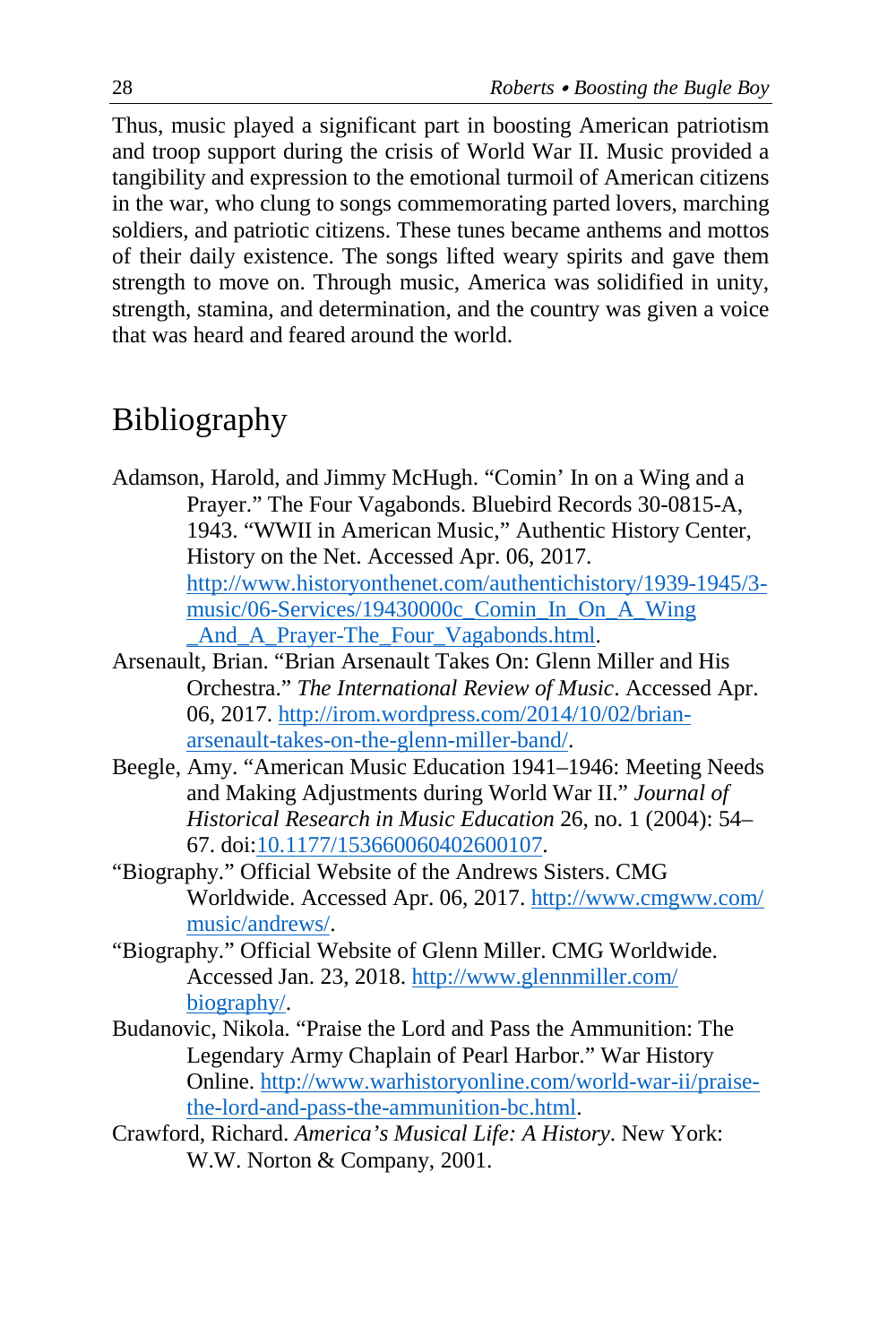- Committee on American Unity through Music. "American Unity through Music," *Music Educators Journal* 27, no. 5 (1941): 10–13. doi[:10.2307/3385961.](http://doi.org/10.2307/3385961)
- Evans, Redd, and John Jacob Loeb. "Rosie the Riveter." The Four Vagabonds. Bluebird Records 30-0810-A, 1943. "WWII in American Music," Authentic History Center, History on the Net. Accessed Mar. 16, 2017. [http://www.historyonthenet.com/](http://www.historyonthenet.com/authentichistory/1939-1945/3-music/10-Pitching_In/19430200_Rosie_the_Riveter-The_Four_Vagabonds.html) [authentichistory/1939-1945/3-music/10-Pitching\\_In/](http://www.historyonthenet.com/authentichistory/1939-1945/3-music/10-Pitching_In/19430200_Rosie_the_Riveter-The_Four_Vagabonds.html) 19430200 Rosie the Riveter-The Four Vagabonds.html.
- Friend, Cliff, and Charlie Tobias. "We Did It Before (And We Can Do It Again)." Barry Wood and the Wood-Nymphs. Victor Records 27783-A, 1941. "WWII in American Music," Authentic History Center, History on the Net. Accessed Mar. 16, 2017. [http://www.historyonthenet.com/](http://www.historyonthenet.com/authentichistory/1939-1945/3-music/04-PH-Reaction/19411200_We_Did_It_Before-Barry_Wood.html) [authentichistory/1939-1945/3-music/04-PH-Reaction/](http://www.historyonthenet.com/authentichistory/1939-1945/3-music/04-PH-Reaction/19411200_We_Did_It_Before-Barry_Wood.html) [19411200\\_We\\_Did\\_It\\_Before-Barry\\_Wood.html.](http://www.historyonthenet.com/authentichistory/1939-1945/3-music/04-PH-Reaction/19411200_We_Did_It_Before-Barry_Wood.html)
- Garcia, Rachel. "World War II Homefront." *OAH Magazine of History*  16, no. 3 (2002): 57–58. doi[:10.1093/maghis/16.3.57.](http://doi.org/10.1093/maghis/16.3.57)
- Goble, J. Scott. "Nationalism in United States Music Education during World War II." *Journal of Historical Research in Music Education* 30, no. 2 (2009): 103–117. doi[:10.1177/153660060903000203.](http://doi.org/10.1177/153660060903000203)
- Loesser, Frank. "Praise the Lord and Pass the Ammunition." Kay Kyser and His Orchestra. Columbia Records 36640, 1942. "WWII in American Music," Authentic History Center, History on the Net. Accessed Feb. 11, 2018. [http://www.historyonthenet.com/](http://www.historyonthenet.com/authentichistory/1939-1945/3-music/09-Names-Places/19420731_Praise_The_Lord_and_Pass_The_Ammunition-Kay_Kyser.html) [authentichistory/1939-1945/3-music/09-Names-Places/](http://www.historyonthenet.com/authentichistory/1939-1945/3-music/09-Names-Places/19420731_Praise_The_Lord_and_Pass_The_Ammunition-Kay_Kyser.html) [19420731\\_Praise\\_The\\_Lord\\_and\\_Pass\\_The\\_Ammunition-](http://www.historyonthenet.com/authentichistory/1939-1945/3-music/09-Names-Places/19420731_Praise_The_Lord_and_Pass_The_Ammunition-Kay_Kyser.html)[Kay\\_Kyser.html.](http://www.historyonthenet.com/authentichistory/1939-1945/3-music/09-Names-Places/19420731_Praise_The_Lord_and_Pass_The_Ammunition-Kay_Kyser.html)
- Mulvey, Deb, ed. *'We Pulled Together…and Won!'* Greendale, WI: Reminisce Books, 1993.
- Parker, Nancy. "MEJ and World War II: A Review of *Music Educators Journal*, 1940–42." *Music Educators Journal* 95, no. 2 (2008): 69–74. doi[:10.1177/0027432108326472.](http://doi.org/10.1177/0027432108326472)
- "Quotes." Official Website of the Andrews Sisters. CMG Worldwide. Accessed Dec. 13, 2017. [http://www.cmgww.com/](http://www.cmgww.com/music/andrews/about/quotes/) [music/andrews/about/quotes/.](http://www.cmgww.com/music/andrews/about/quotes/)